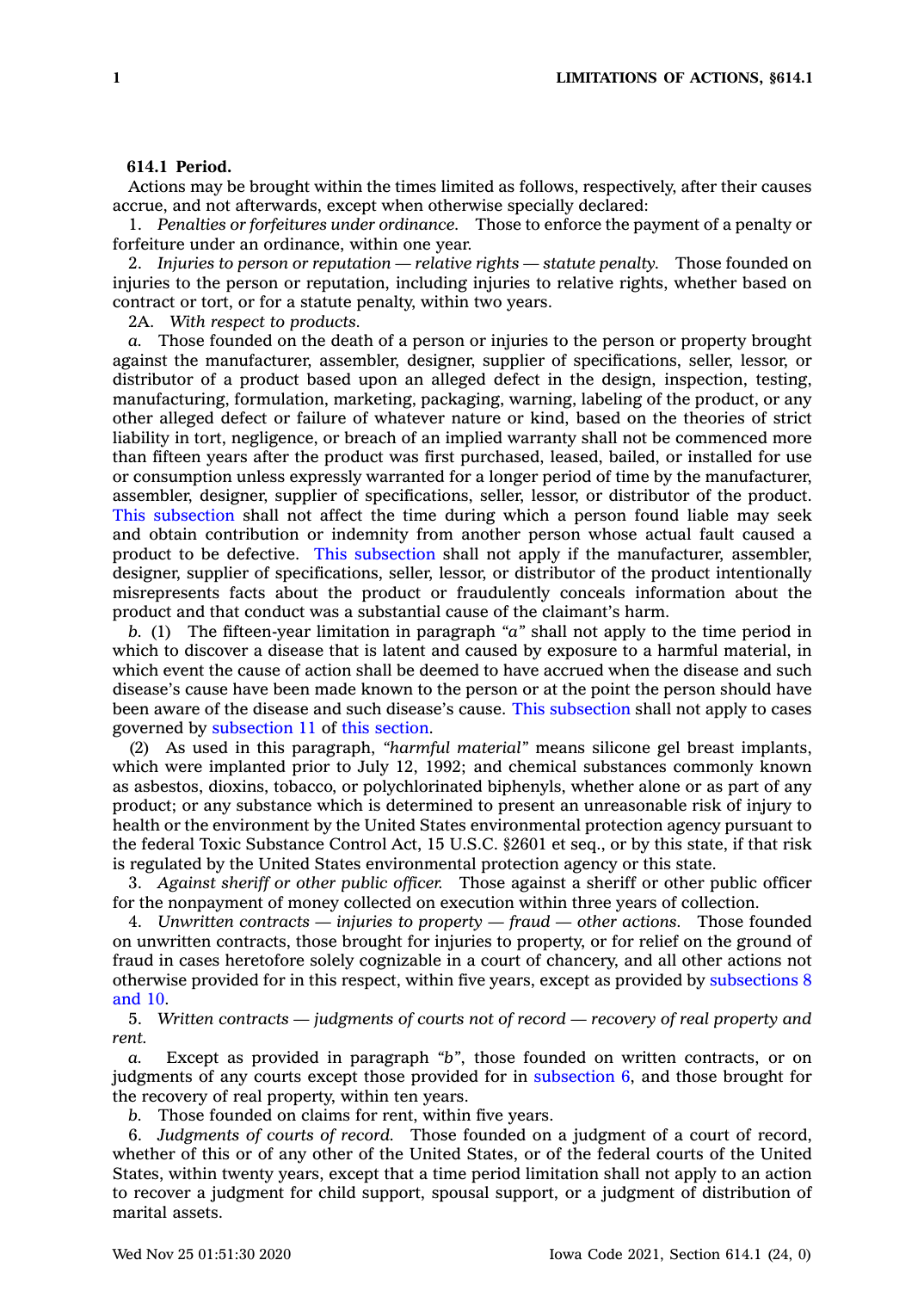7. *Judgment quieting title.* No action shall be brought to set aside <sup>a</sup> judgment or decree quieting title to real estate unless the same shall be commenced within ten years from and after the rendition thereof.

8. *Wages.* Those founded on claims for wages or for <sup>a</sup> liability or penalty for failure to pay wages, within two years.

9. *Malpractice.*

*a.* Except as provided in paragraph *"b"*, those founded on injuries to the person or wrongful death against any physician and surgeon, osteopathic physician and surgeon, dentist, podiatric physician, optometrist, pharmacist, chiropractor, physician assistant, or nurse, licensed under [chapter](https://www.legis.iowa.gov/docs/code//147.pdf) 147, or <sup>a</sup> hospital licensed under [chapter](https://www.legis.iowa.gov/docs/code//135B.pdf) 135B, arising out of patient care, within two years after the date on which the claimant knew, or through the use of reasonable diligence should have known, or received notice in writing of the existence of, the injury or death for which damages are sought in the action, whichever of the dates occurs first, but in no event shall any action be brought more than six years after the date on which occurred the act or omission or occurrence alleged in the action to have been the cause of the injury or death unless <sup>a</sup> foreign object unintentionally left in the body caused the injury or death.

*b.* An action subject to paragraph *"a"* and brought on behalf of <sup>a</sup> minor who was under the age of eight years when the act, omission, or occurrence alleged in the action occurred shall be commenced no later than the minor's tenth birthday or as provided in paragraph *"a"*, whichever is later.

10. *Secured interest in farm products.* Those founded on <sup>a</sup> secured interest in farm products, within two years from the date of sale of the farm products against the secured interest of the creditor.

11. *Improvements to real property.*

*a.* In addition to limitations contained elsewhere in this [section](https://www.legis.iowa.gov/docs/code/614.1.pdf), an action arising out of the unsafe or defective condition of an improvement to real property based on tort and implied warranty and for contribution and indemnity, and founded on injury to property, real or personal, or injury to the person or wrongful death, shall not be brought more than the number of years specified below after the date on which occurred the act or omission of the defendant alleged in the action to have been the cause of the injury or death:

(1) For an action arising from or related to <sup>a</sup> nuclear power plant licensed by the United States nuclear regulatory commission or an interstate pipeline licensed by the federal energy regulatory commission, fifteen years.

(2) For an action arising from or related to residential construction, as defined in [section](https://www.legis.iowa.gov/docs/code/572.1.pdf) [572.1](https://www.legis.iowa.gov/docs/code/572.1.pdf), ten years.

(3) For an action arising from or related to any other kind of improvement to real property, eight years.

*b.* Notwithstanding paragraph *"a"*, an action arising from or related to the intentional misconduct or fraudulent concealment of an unsafe or defective condition of an improvement to real property shall not be brought more than fifteen years after the date on which occurred the act or omission of the defendant alleged in the action to have been the cause of the injury or death.

*c.* If the unsafe or defective condition is discovered within one year prior to the expiration of the applicable period of repose, the period of repose shall be extended one year.

*d.* This [subsection](https://www.legis.iowa.gov/docs/code/614.1.pdf) does not bar an action against <sup>a</sup> person solely in the person's capacity as an owner, occupant, or operator of an improvement to real property.

12. *Sexual abuse or sexual exploitation by <sup>a</sup> counselor, therapist, or school employee.* An action for damages for injury suffered as <sup>a</sup> result of sexual abuse, as defined in [section](https://www.legis.iowa.gov/docs/code/709.1.pdf) 709.1, by <sup>a</sup> counselor, therapist, or school employee, as defined in section [709.15](https://www.legis.iowa.gov/docs/code/709.15.pdf), or as <sup>a</sup> result of sexual exploitation by <sup>a</sup> counselor, therapist, or school employee shall be brought within five years of the date the victim was last treated by the counselor or therapist, or within five years of the date the victim was last enrolled in or attended the school.

13. *Public bonds or obligations.* Those founded on the cancellation, transfer, redemption, or replacement of public bonds or obligations by an issuer, trustee, transfer agent, registrar,